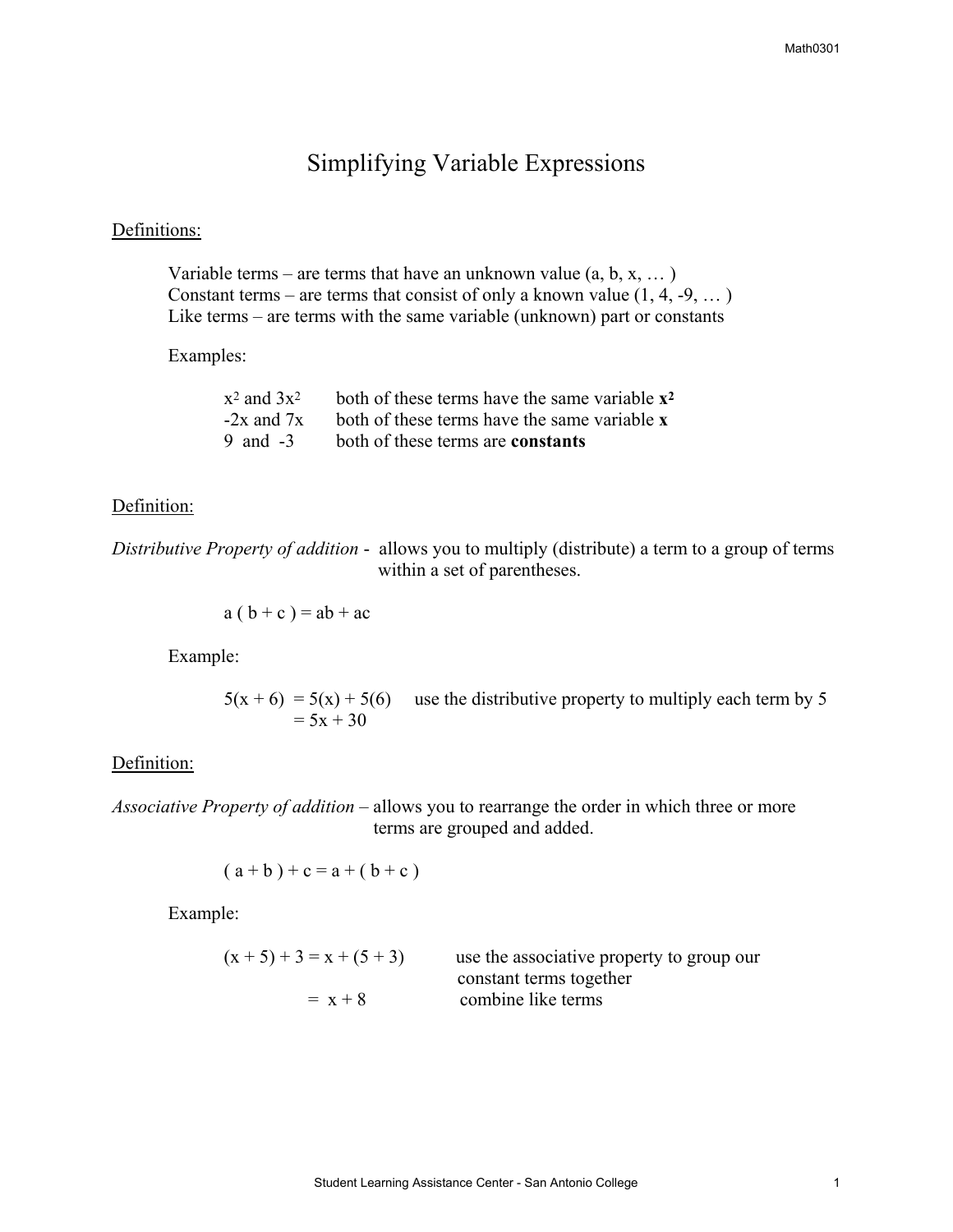## Definition:

*Commutative Property of addition* – allows you to change the order in which terms are added.

$$
a+b=b+a
$$

Example:

$$
-5 + x^2 = x^2 + (-5)
$$
 use the commutative property to switch the order of the terms  
=  $x^2 - 5$ 

#### Definition:

*Addition Property of Zero* – this property just shows that adding zero to any term will leave us with the same term.

$$
a+0=0+a=a
$$

Example:

|           | $8x + 6 - 8x = (8x - 8x) + 6$ first use the associative property to group<br>our like terms |
|-----------|---------------------------------------------------------------------------------------------|
| $= 0 + 6$ | combine like terms                                                                          |
| $= 6$     | use the addition property of zero                                                           |

## Definition:

*Inverse Property of Addition* – shows that adding a term ("a") and its additive inverse ("-a") together will give us zero as a result.

$$
a + (-a) = (-a) + a = 0
$$

Example:

 $5x + (-5x) = 0$  adding 5x with its additive inverse of  $-5x$  gives us zero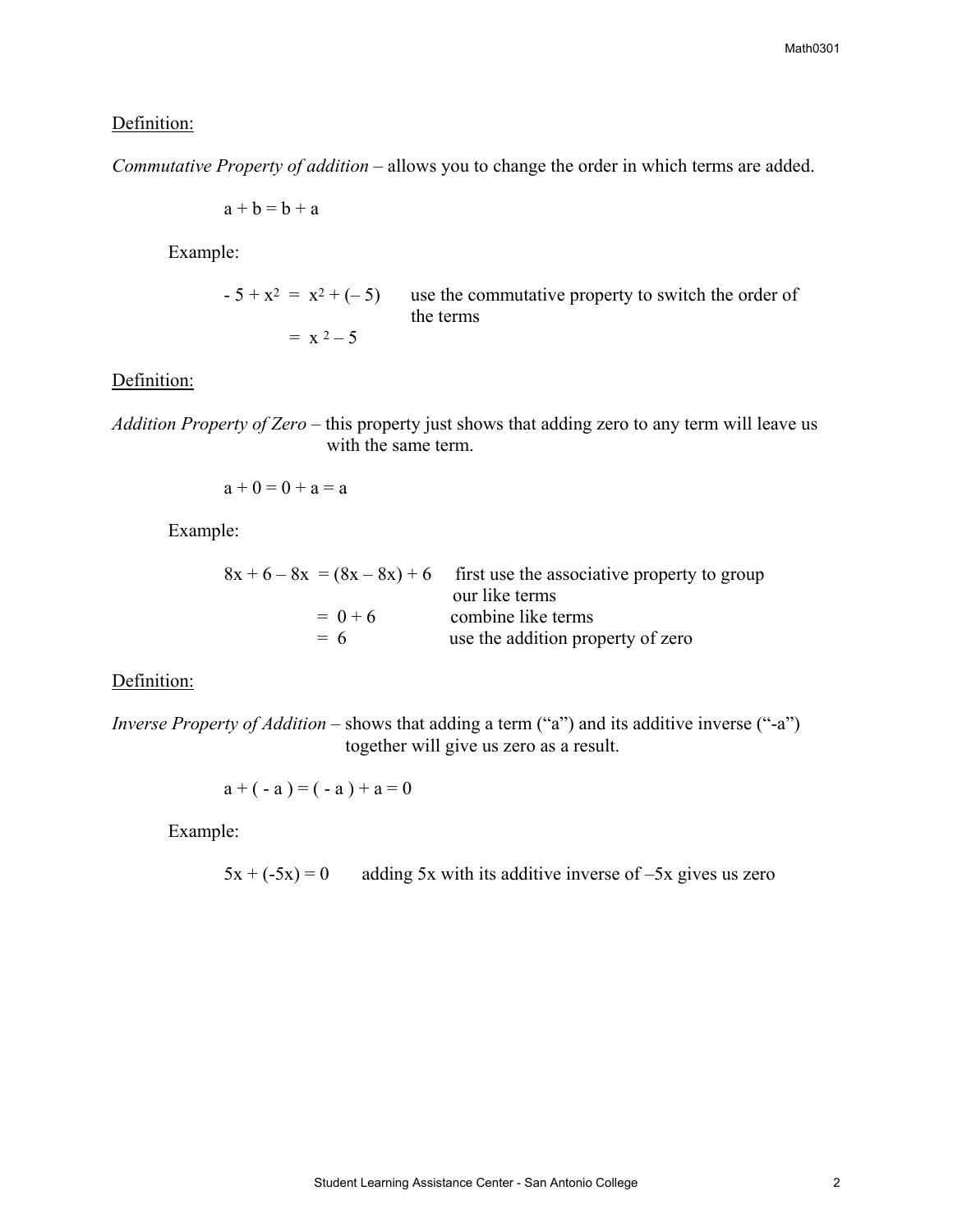## **Comprehensive Examples:**

Simplify:

$$
8x + 4y - 8x + y = 8x - 8x + 4y + y
$$
use the commutative property to  
rearrange the order of the terms  

$$
= (8x - 8x) + (4y + y)
$$
use the associative property to  
group our like terms  

$$
= 0 + 5y
$$
combine like terms.  

$$
= 5y
$$
use the addition property of zero

Simplify:

$$
4x2 + 5x - 6x2 - 2x + 1 = 4x2 - 6x2 + 5x - 2x + 1
$$
use the commutative property  
to rearrange the terms  

$$
= (4x2 - 6x2) + (5x - 2x) + 1
$$
use the associative property to  
group like terms  

$$
= -2x2 + 3x + 1
$$
combine like terms

Definition:

*Associative property of multiplication* - allows you to rearrange the order in which three or more terms are grouped and multiplied.

| $(a \cdot b) \cdot c = a \cdot (b \cdot c)$ |                                                      |
|---------------------------------------------|------------------------------------------------------|
| Example: $5(3x) = 5 \cdot (3 \cdot x)$      | rewrite the problem indicating the<br>multiplication |
| $= (5 \cdot 3) \cdot x$                     | use the associative property to regroup the<br>terms |
| $= 15x$                                     | multiply                                             |

## Definition:

 $a \cdot b = b \cdot a$ 

*Commutative property of multiplication* – allows you to change the order in which the terms are multiplied.

Example: 
$$
(10x)(3) = 3(10x)
$$
 use the commutative property to move  
the 3 to the front  
use the associative property to regroup the  
terms  
= 30x multiply